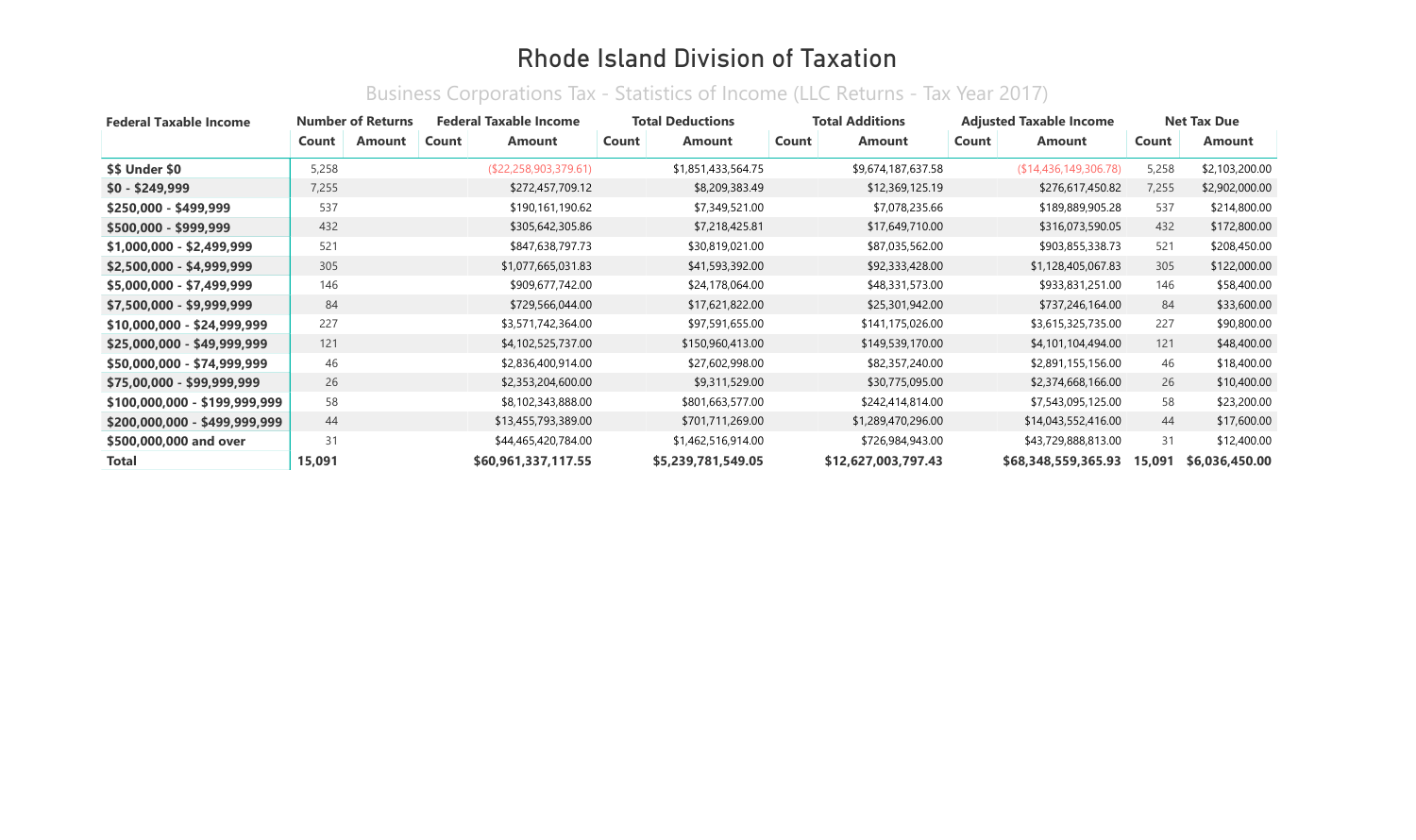Business Corporations Tax - Statistics of Income (LLC Returns - Deductions from Federal Taxable Income - Tax Year 2017)

| <b>Federal Taxable Income</b> |        | <b>Number of Returns</b> |                 | <b>Exempt Dividends And Interest</b> |       | <b>Bonus Depreciation and Sec 179 - Deductions Discharge Of Indebtedness</b> |                |                  |                | <b>Modification For Tax Incentives</b> |
|-------------------------------|--------|--------------------------|-----------------|--------------------------------------|-------|------------------------------------------------------------------------------|----------------|------------------|----------------|----------------------------------------|
|                               | Count  | <b>Amount</b>            | Count           | <b>Amount</b>                        | Count | <b>Amount</b>                                                                | Count          | <b>Amount</b>    | Count          | Amount                                 |
| <b>\$\$ Under \$0</b>         | 5,258  |                          | 32              | \$6,228,759.00                       | 1,023 | \$1,705,631,896.69                                                           | 3              | \$89,945,108.00  | 6              | \$49,627,801.06                        |
| $$0 - $249,999$               | 7,255  |                          | 26              | \$26,304.00                          | 1,157 | \$8,145,245.44                                                               | $\overline{2}$ | \$35,416.05      | 6              | \$6,006.00                             |
| \$250,000 - \$499,999         | 537    |                          | 8               | \$1,904.00                           | 174   | \$7,339,660.00                                                               |                |                  | $\overline{2}$ | \$7,957.00                             |
| \$500,000 - \$999,999         | 432    |                          | 11              | \$59,305.00                          | 160   | \$7,159,120.81                                                               |                |                  |                |                                        |
| \$1,000,000 - \$2,499,999     | 521    |                          | 16              | \$84,364.00                          | 176   | \$30,734,013.00                                                              |                | \$244.00         |                | \$400.00                               |
| \$2,500,000 - \$4,999,999     | 305    |                          | 12              | \$608,431.00                         | 119   | \$40,984,961.00                                                              |                |                  |                |                                        |
| \$5,000,000 - \$7,499,999     | 146    |                          | 10 <sup>°</sup> | \$2,255,279.00                       | 53    | \$23,621,370.00                                                              |                |                  |                |                                        |
| \$7,500,000 - \$9,999,999     | 84     |                          | $\mathsf{3}$    | \$226,038.00                         | 29    | \$17,395,784.00                                                              |                |                  |                |                                        |
| $$10,000,000 - $24,999,999$   | 227    |                          | 15              | \$5,537,660.00                       | 70    | \$92,053,995.00                                                              |                |                  |                |                                        |
| $$25,000,000 - $49,999,999$   | 121    |                          | $\mathsf{3}$    | \$45,773,736.00                      | 26    | \$79,513,133.00                                                              |                | \$26,635,595.00  |                |                                        |
| \$50,000,000 - \$74,999,999   | 46     |                          | 5               | \$1,319,388.00                       | 16    | \$26,283,610.00                                                              |                |                  |                |                                        |
| \$75,00,000 - \$99,999,999    | 26     |                          | 3               | \$31,998.00                          | 5     | \$9,279,531.00                                                               |                |                  |                |                                        |
| \$100,000,000 - \$199,999,999 | 58     |                          | $\overline{4}$  | \$206,682,332.00                     | 17    | \$594,981,245.00                                                             |                |                  |                |                                        |
| \$200,000,000 - \$499,999,999 | 44     |                          | $\overline{4}$  | \$151,390,559.00                     | 14    | \$550,320,710.00                                                             |                |                  |                |                                        |
| \$500,000,000 and over        | 31     |                          | $\overline{7}$  | \$109,593,835.00                     |       | \$1,352,923,079.00                                                           |                |                  |                |                                        |
| <b>Total</b>                  | 15,091 |                          | 159             | \$529,819,892.00                     | 3,046 | \$4,546,367,353.94                                                           |                | \$116,616,363.05 | 15             | \$49,642,164.06                        |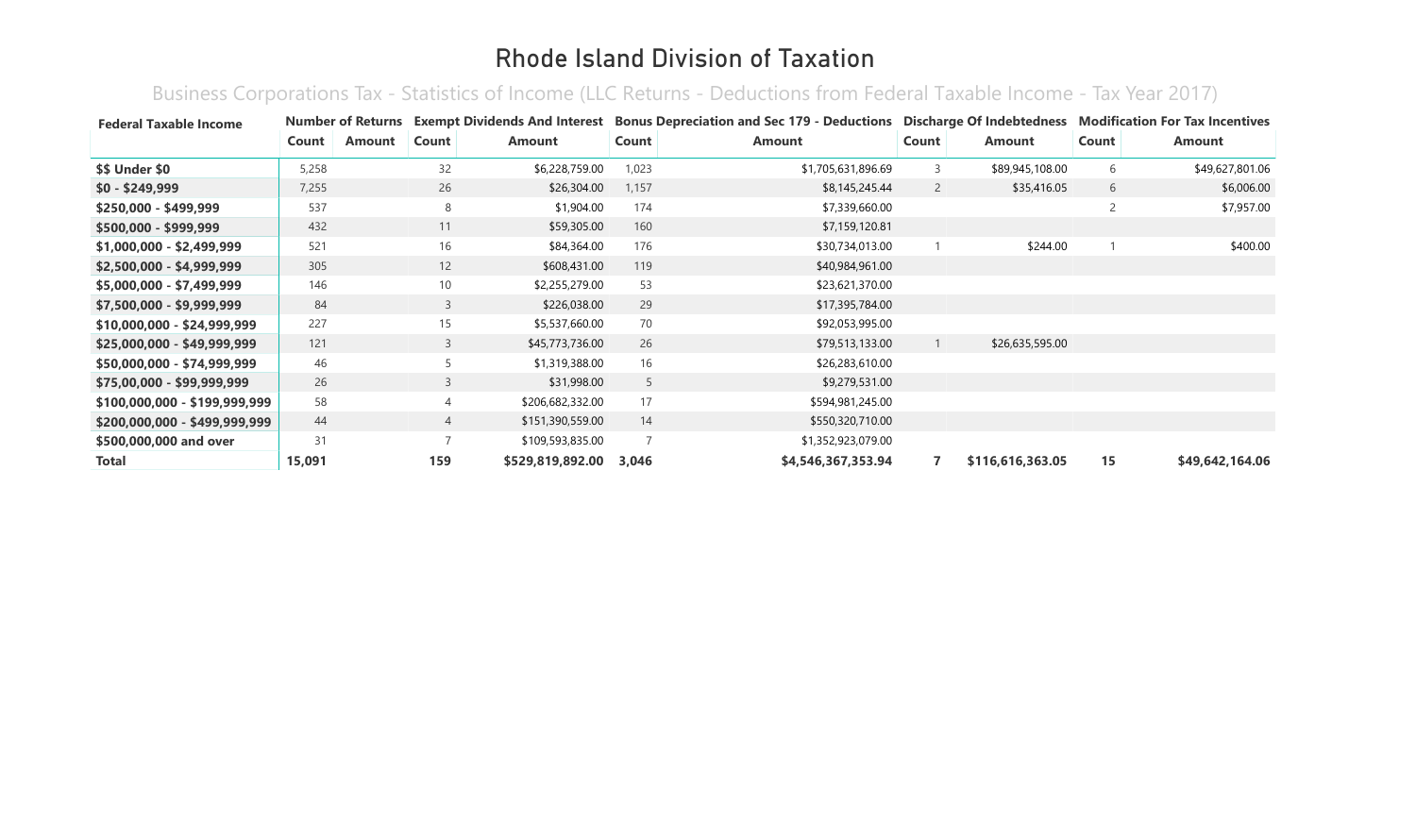Business Corporations Tax - Statistics of Income (LLC Returns - Additions to Federal Taxable Income - Tax Year 2017)

| <b>Federal Taxable Income</b> | <b>Number of Returns</b> |               | Interest Income |                  | <b>Bonus Depreciation and Sec 179 - Additions</b> |                     |                | <b>Intangible Addback</b> |  |  |
|-------------------------------|--------------------------|---------------|-----------------|------------------|---------------------------------------------------|---------------------|----------------|---------------------------|--|--|
|                               | Count                    | <b>Amount</b> | Count           | <b>Amount</b>    | Count                                             | <b>Amount</b>       | Count          | <b>Amount</b>             |  |  |
| \$\$ Under \$0                | 5,258                    |               | 24              | \$9,664,885.17   | 877                                               | \$9,663,441,974.41  | $\overline{7}$ | \$1,080,778.00            |  |  |
| $$0 - $249,999$               | 7,255                    |               | 35              | \$340,045.27     | 479                                               | \$12,023,744.92     | 3              | \$5,335.00                |  |  |
| \$250,000 - \$499,999         | 537                      |               | 8               | \$131,175.66     | 82                                                | \$6,961,263.00      |                | \$474.00                  |  |  |
| \$500,000 - \$999,999         | 432                      |               | 12              | \$214,633.00     | 92                                                | \$17,435,077.00     |                |                           |  |  |
| \$1,000,000 - \$2,499,999     | 521                      |               | 18              | \$333,030.00     | 147                                               | \$87,094,538.00     |                |                           |  |  |
| \$2,500,000 - \$4,999,999     | 305                      |               | 11              | \$327,552.00     | 100                                               | \$97,088,827.00     | $\overline{2}$ | \$938.00                  |  |  |
| \$5,000,000 - \$7,499,999     | 146                      |               | 9               | \$394,716.00     | 50                                                | \$47,835,979.00     | $\mathbf{1}$   | \$100,878.00              |  |  |
| \$7,500,000 - \$9,999,999     | 84                       |               |                 | \$69,866.00      | 29                                                | \$25,231,626.00     | $\mathbf{1}$   | \$450.00                  |  |  |
| \$10,000,000 - \$24,999,999   | 227                      |               | 11              | \$1,847,963.00   | 71                                                | \$139,327,063.00    |                |                           |  |  |
| \$25,000,000 - \$49,999,999   | 121                      |               | 9               | \$19,002,078.00  | 43                                                | \$131,434,595.00    |                |                           |  |  |
| \$50,000,000 - \$74,999,999   | 46                       |               | 3               | \$283,939.00     | 17                                                | \$82,073,301.00     |                |                           |  |  |
| \$75,00,000 - \$99,999,999    | 26                       |               | $\overline{2}$  | \$1,225,129.00   | 11                                                | \$29,549,966.00     |                |                           |  |  |
| \$100,000,000 - \$199,999,999 | 58                       |               | 4               | \$29,745,240.00  | 23                                                | \$212,669,574.00    |                |                           |  |  |
| \$200,000,000 - \$499,999,999 | 44                       |               | $\overline{2}$  | \$35,241,447.00  | 10                                                | \$1,254,228,849.00  |                |                           |  |  |
| \$500,000,000 and over        | 31                       |               | 7               | \$154,893,178.00 | 12                                                | \$572,091,765.00    |                |                           |  |  |
| <b>Total</b>                  | 15,091                   |               | 156             | \$253,714,877.10 | 2,043                                             | \$12,378,488,142.33 | 15             | \$1,188,853.00            |  |  |